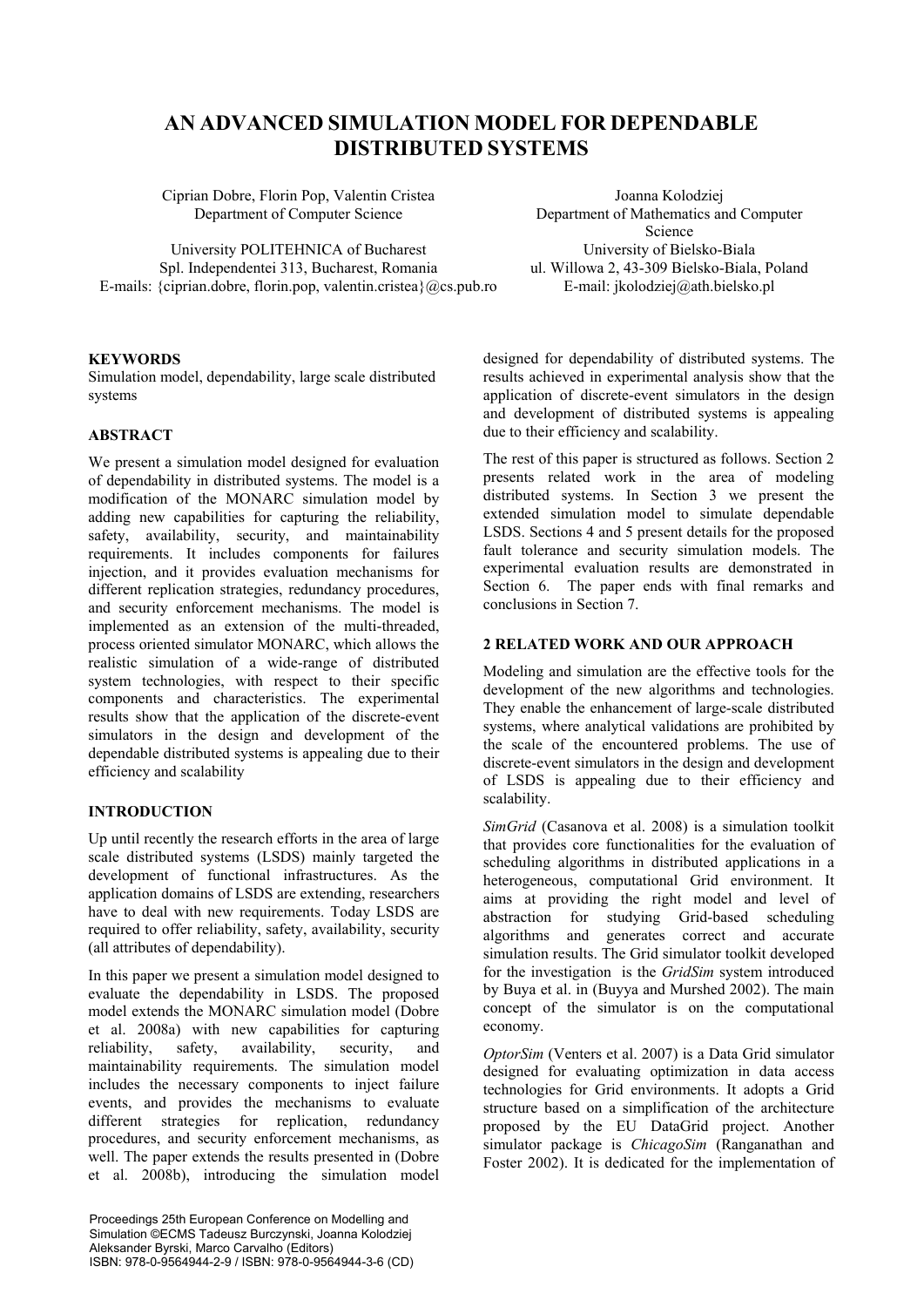the scheduling strategies in conjunction with the data location.

These simulators do not present general solutions to modeling dependability technologies for LSDS. They provide basic simulation models for evaluating LSDS. We propose a simulation model that provides the means to evaluate a wide-range of solutions for dependability in LSDS. Security in particular has never been properly handled by any of these projects. The only simulator that is able to evaluate LSDS security aspects is G3S (Grid Security Services Simulator) (Naqvi and Riguidel 2005). Similar to its model, we support all the mechanisms made available in G3S. Our proposed simulation includes capabilities for modeling security aspects, from patterns of attack to intrusion detection, authentication or privacy enforcement solutions. It also includes the mechanisms to evaluate security in a more general context, modeling more realistically distributed systems, with their specific characteristics. The model is able to describe actual distributed system technologies, and provides the mechanisms to describe concurrent network traffic, to evaluate different strategies in data replication, and to analyze job scheduling procedures. MONARC offers ample customization possibilities, thus enabling users to integrate different proprietary solutions. For example, unlike G3S, the MONARC's model can incorporate custom security solutions designed by the user for particular scenarios.

# **3 MONARC'S ARCHITECTURE**

MONARC is based on a process oriented approach for discrete event simulation, which is suited to describe concurrent running programs, network traffic as well as all the stochastic arrival patterns specific for such type of simulations (Legrand et al. 2003). The simulator is able to handle experiments involving thousands of processing nodes executing a large number of concurrent jobs, and thousands of concurrent network transfers.



Figures 1: The Regional Center model.

MONARC uses a simulation model that abstracts components found in LSDS infrastructures. The model includes components for simulating processing units, databases, and network traffic. Such components can be

grouped in regional centers (Figure 1). A regional center is used to abstract a group of resources that are under the control of a single organization. Several regional centers can be linked to simulate cooperation with other resources, similar to how clusters are used in larger Grids. The simulation model also include components to model the behavior of the applications and their interaction with users. Such components are used to generate data processing.

One of the strengths of MONARC is that it can be easily extended. This is made possible by its layered structure. The first two layers contain the core of the simulator (called the "simulation engine") and models for the basic components of a distributed system (processing units, jobs, databases, networks, job schedulers etc). The particular components can be different types of jobs, job schedulers with specific scheduling algorithms or database servers that support data replication. Using this structure it is possible to build a wide range of models, from the very centralized to the distributed system models, with an almost arbitrary level of complexity (multiple regional centers, each with different hardware configuration and possibly different sets of replicated data).



Figures 2: The dependable simulation model and its components.

In this paper we present an extended MONARC simulation model that is able to evaluate dependability aspects for LSDS. The model is designed to evaluate fault detection, fault recovery, or security solutions in a unitary and aggregated way. Figure 2 presents the components of the dependable modeling layer. The extensions to the simulation model were introduced for modeling faults, failure detection, fault recovery, and security aspects within a modeled distributed system.

#### **4 FAULT TOLERANCE MODEL**

We first extended the simulation model (see Figure 3) and added the mechanisms to evaluate fault tolerance in LSDS. The model includes components necessary to inject and recover from faults in the processing, networking as well as database layers.

The fault tolerance model also allows the simulation of hybrid systems, in which failing components can coexist with traditional components of the MONARC's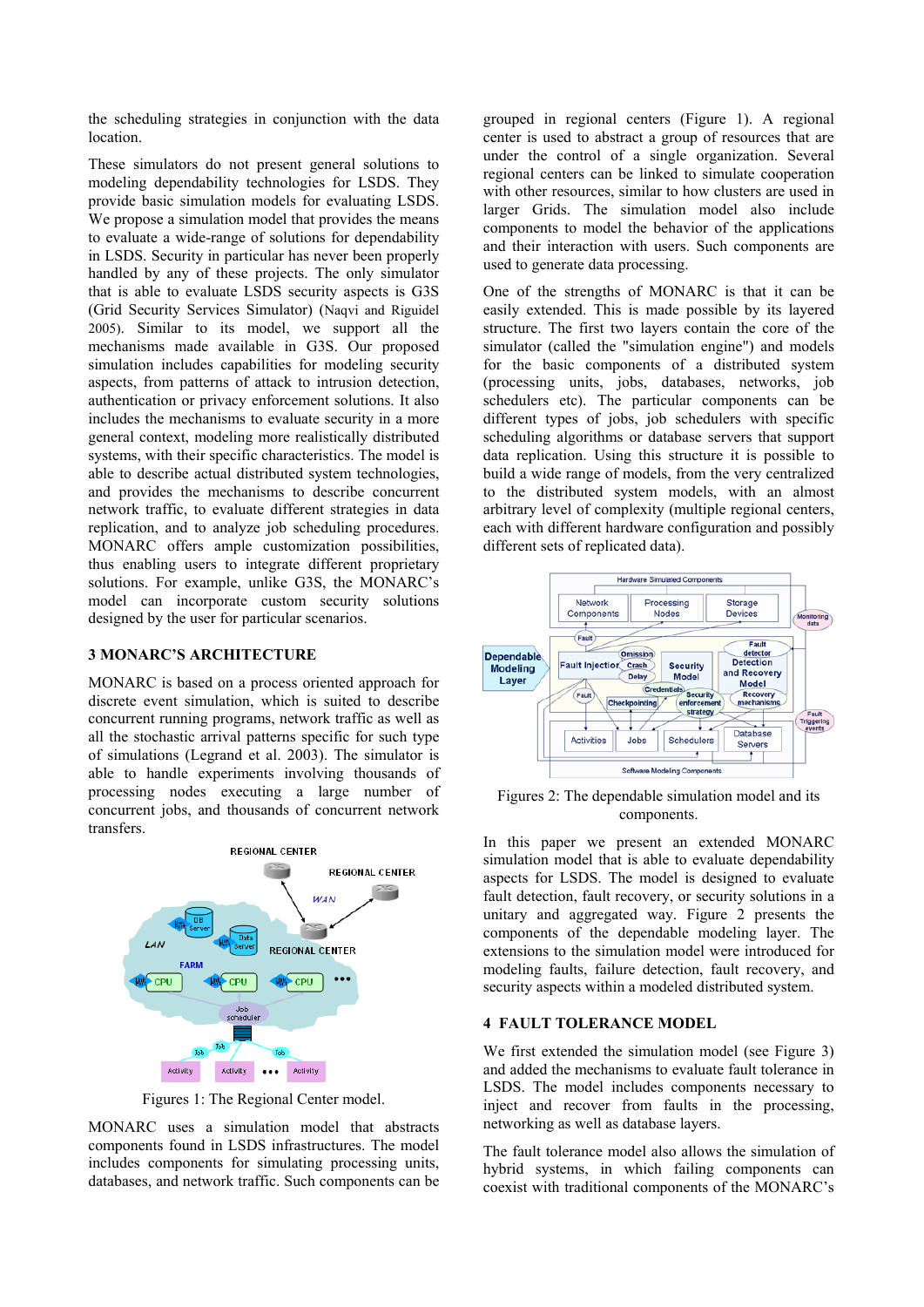original model. The mechanisms for fault tolerance are added as extensions to MONARC's simulated components, and in simulation experiments both types of components, with and without the fault tolerance extensions, can coexist.



Figures 3: The extended fault tolerance model.

Figure 4 presents the modeling of fault tolerancein in communication layer. In this case various failures can occur within the network links, and routers. In addition, the model can simulate redundancy and recovery protocols based.



Figures 4: A fault tolerant network model.

At the hardware layer different distributed components can be modeled as failing: the processing unit, the network connectivity as well as the storage devices. In software we consider faults occurring in a middleware component (a faulty scheduler, a database server returning incorrect results, etc.) or within higher-level distributed application (jobs could fail to return correct results).

The model includes faults such as crash faults, omission faults, time faults, as well as Byzantine faults. All modeled components have mechanisms to simulate injection of faults (or the modeling of their failure). The mechanisms are configurable via metrics for calculating processor availability. The first mechanism is based on the MTTF (mean time to failure) parameter. The fault injection uses the MTTF together with a mathematical probability distribution (such as binomial, Poisson, Gaussian, standard uniform, etc)., such as at random intervals a component can experience faulty behavior (failures). The second error injection mechanism uses random occurrence of fault events. This is useful in modeling Byzantine failures. For such errors the simulation model allows resuming the normal behavior of the faulty component.

The fault injection mechanisms are used together with fault detection and recovery mechanisms. For that the model includes a monitoring component. The component is responsible with the management of events related to the triggering of faults. In the event of a failure each component can take global actions (such as update of the service catalogue if the experiment requires it). It also updates the states of the distributed system, and informs other components of the event.

The scheduler also implements a fault-tolerant mechanism. Whenever a new job is submitted the scheduler also produces a special simulation event that triggers when a timeout occurs. The timeout depends on the user's specifications and is used as a signal if the job fails to return results in due time. In this case the scheduler is interrupted either when the job finishes or when the timeout event occurs. The same mechanisms are implemented within the network simulation model. In this case a job is informed if a transfer failed to finish in a specified amount of time (possible due to network congestion) and can take appropriate measures (such as canceling the transfer or saving the state).

The simulation model also includes mechanisms model check-pointing or logging of the system's state. Such mechanisms are implemented using MONARC's simulation events. The model is able to simulate both static and dynamic check-pointing strategies.

The simulation model also includes mechanisms for the evaluation of replication and redundancy mechanisms. Replication provides mechanisms to use multiple instances of the same system or subsystems and choose the result based on quorum. The simulation model allows the simulation of DAG distributed activities. This is useful in modeling job replication, when the same job can be executed on multiple processing units, and another job receives the outputs and selects the correct results. The possibility to model replication mechanism was demonstrated in (Eremia, *et al*, 2010). Redundancy results were demonstrated in experiments presented in (Dobre et al. 2008b).

## **5 SECURITY MODEL FOR LARGE SCALE DISTRIBUTED SYSTEMS**

LSDS are vulnerable to security threats because they rely on distributed access control mechanisms necessary to access remotely wide-spread resources that are under different administrative domains. The MONARC's simulation model includes components for the analysis of security-dependent experiments (Figure 5). It is capable to simulate security solutions used in real-world distributed environments, such as GSI, PKI, SSL, cryptographic solutions, etc. In addition, the model includes various simulated security attacks. It allows the addition of detection mechanisms for such attacks, by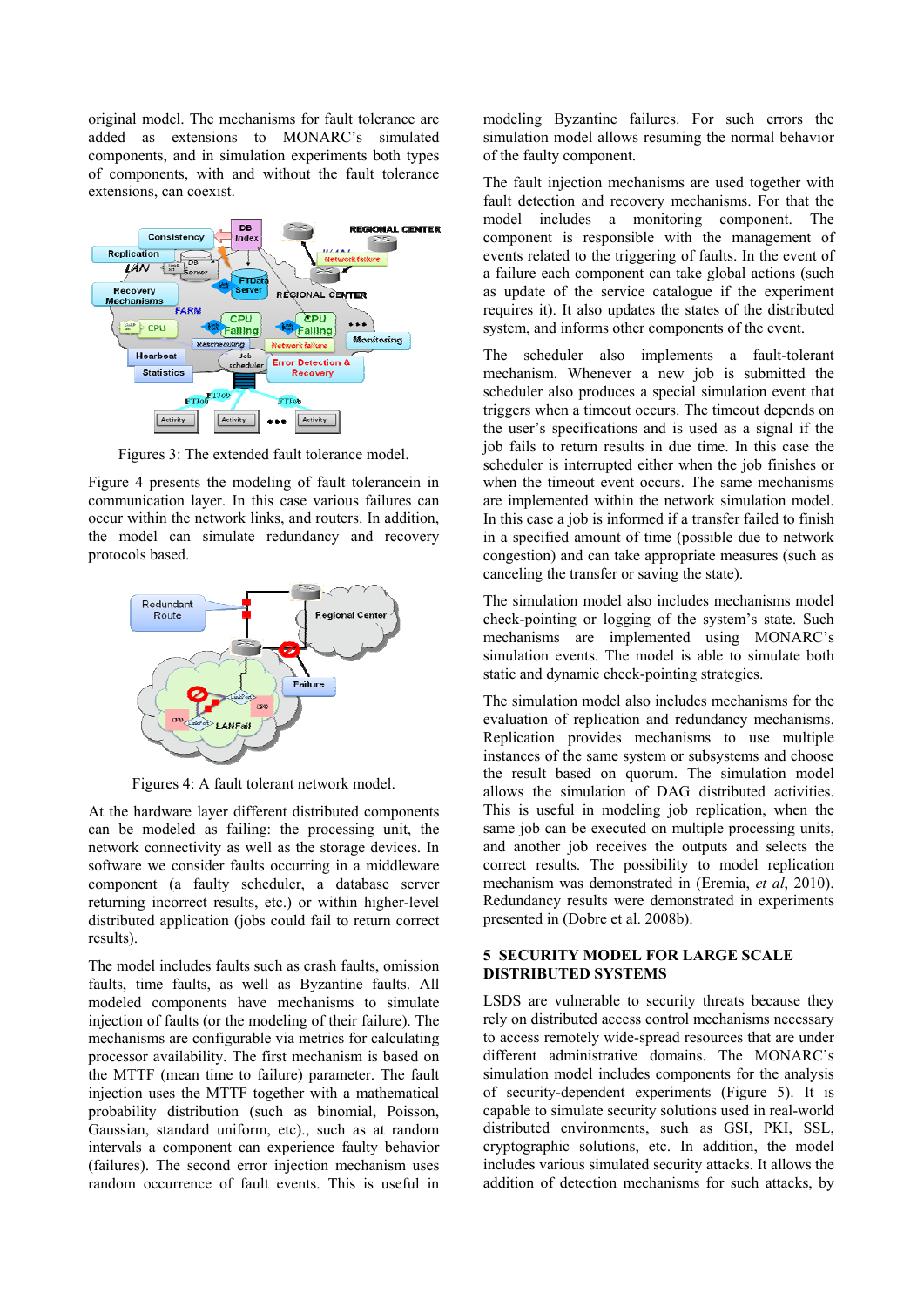providing simulation mechanisms for message encryption or authentication and authorization.

The model considers the general case of security, as a mean to ensure that systems remain safe and reliable to errors, threats or malicious changes. The model includes solutions for *data privacy, data integrity* and *system availability*.

The security model allows the specification of security policies. A security policy describes which actions are allowed and which are prohibited. Entities to which these actions apply include users, services, information, machinery, etc. Once the security policy is established, the necessary security enforcement mechanisms are considered. The model includes various security mechanisms (Johnston, 2004): *confidentiality* (it includes mechanisms to ensure that an authenticated entity can access only the information that has been authorized to*)*, *authentication (*the models includes mechanisms to identify entities involved in a communication or collaboration*)*, a*uthorization (*the model guarantees that once the entity has been authenticated, its options will be restricted / limited to those operations that it is authorized to perform*)*, and a*udit (*the models includes the mechanisms to guarantee the non-repudiation of origin and content of a message).



Figures 5: The security simulation model.

The security model includes a secured job that carries authentication tokens or certificates, and is able to request data based on specific rights. The user can specify the use of X.509 certificate, together with a PKI infrastructure for example, or can easily add new means of authentication. In particular for Grid systems an additional important concept considered by the security model is the Virtual Organization (VO). In a VO different organizations (commercial companies, universities, etc.) collaborate to share resources and work together to solve common problems. Each organization within a VO is managed independently and has its own security solutions such as Kerberos or PKI infrastructure (Public Key Infrastructure). To define VOs the model uses security policies shared between regional centers. The model includes mechanisms to evaluate various authentication solutions. Such authentication mechanisms are applied to the scheduler, processing unit, and to jobs requesting data from the database servers. For example, the job scheduler includes restrictions to where to execute specific jobs, based on the VO to which they belong. The processing units are capable to verify if a particular job is allowed to be executed. The access control verification can be implemented based on various schemas (RBAC, MAC, DAC, etc).

The model adds the possibility to include secure data transport protocols. For example, the SSL protocol offers the possibility to encrypt the messages being exchanged between entities in a simulation experiment. In addition the model implements handshake mechanisms for protocols supporting authentication capabilities. The user can easily add and evaluate new protocols and mechanisms. The model includes mechanisms for data encryption, keys and certificate management, etc. In addition, it includes mechanisms for traffic filtering by specifying exclusion rules based on various metrics (ports, addresses, protocols, etc) and corresponding actions (reject for example).

The security model also enables the protection of message content sent throughout the network against attacks such as interception (eavesdropping), and thus keeping its confidentiality, by encrypting its content. It also ensures secure data transfers by using protocols to allow the authentication of the parties involved in the communication. This ensures both the integrity of messages transmitted, and their protection against attacks such as man in the middle.

The implementation also includes an exclusion rule based traffic filtering of all components of a virtual organization. This mechanism can be used to prevent attacks such as DoS. In case of many connections coming from the same address, for example, the filtering policy can specify that that particular address is banned for a certain period of time (or permanently).

### **6. EXPERIMENTAL RESULTS**

To analyze the validity and performance of the dependability simulation model we conducted several simulation experiments.

We first evaluated fault tolerance. The first experiment analyzed how the number of processing units relates to the reliability in processing a batch of tasks. The objective was to guarantee that a given number of tasks can be processed, without considering delays caused by failed processing units. If no processing unit is working at a given moment, the experiment fails.

In the experiment a number of jobs are sent for processing. The job scheduler is responsible with finding a suitable processing unit for each of these jobs.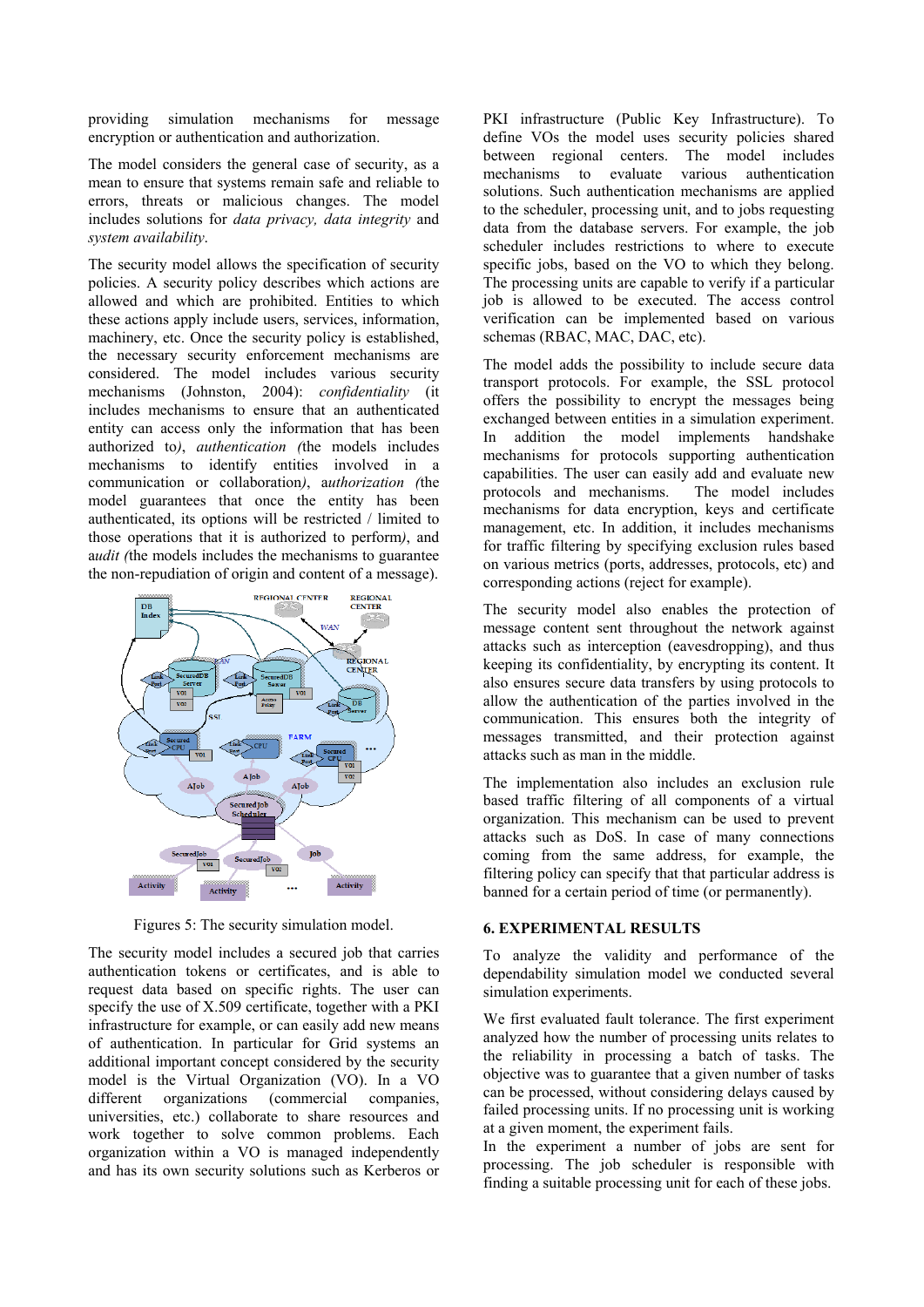

Figures 6: Results obtained for batch of tasks.

The results in Figure 6 were obtained for different cases (10, 20, and 40 processors) and 10,000 jobs sent for execution. The *CrashThresh* parameter shows the probability of the processing units to experiment permanent failures. In these experiments, for particular cases (Figure 6), the job scheduler gets into a state where there are no more processing units to execute jobs. In this case the scheduler is no longer able to mask failure and, therefore, the user sees a lower number of processing jobs successfully executed (the vertical axis).

Table 1: Results for transient failures.

| Jobs  | <b>CPUs</b> | <b>Transient</b><br>Thresh | Avg. Failed CPUs | <b>Processed</b> |
|-------|-------------|----------------------------|------------------|------------------|
| 10000 | 10          | 0.5                        |                  | 4931             |
| 10000 | 10          | 0.6                        |                  | 10000            |
| 10000 | 10          | 0.7                        |                  | 10000            |

We continued with experiments where 10 processing units experience transient failures. In these experiments we varied the probability of processors to experience failures (the *Transient Thresh* parameter).



Figures 7: The simulation scenario used with the Network Failure experiments.

The obtained results (see Table 1) show a bottleneck for the number of jobs that are successfully executed. In this case the job scheduler considers that CPUs fail if they don't answer for one heartbeat and they are repaired if one positive answer is received.

These experiments reveal the importance of taking repairing actions in case of faulty resources. If no

permanent faults occur, and transient faults occur in a reasonable range, a task still finishes, independently of the batch size. This is because the processing units are repaired faster than they break.

Because tasks conserve the work they've done when stopped, the time is proportional with the average percentage of failed processors if all tasks are completed. In this case efficiency is computed by dividing the ideal completion time to the actual completion time if failures occur. By default jobs are not reset when rescheduled, resulting in efficiency values proportional to the average number of working processors. If jobs are reset when rescheduled, efficiency is much more correlated to MTBF. If a processor can never finish by itself a job, no jobs will be completed, resulting null efficiency.



Figures 8: Results obtained for different probabilities of links to experience permanent failures.

Another set of experiments was further designed to evaluate the relation between redundant network links and link reliability. The goal is to send a number of packets, without considering delays. Because of its resilience to missed packets, TCP was chosen as the transport protocol.



Figures 9: Comparison between execution time (s) for scheduling algorithms with and without errors.

Figure 7 shows the experiment's network topology. *Cern LAN* sends packets to *Caltech LAN*. Packets are routed by *Cern Router* through the two possible paths towards *Caltech Router* in respect to network load. Figure 8 shows the results obtained for the case when the network links can experience permanent failures. We considered a number of 10 jobs that are sending messages. We then varied the probability of a link to experience permanent failures. The vertical axis shows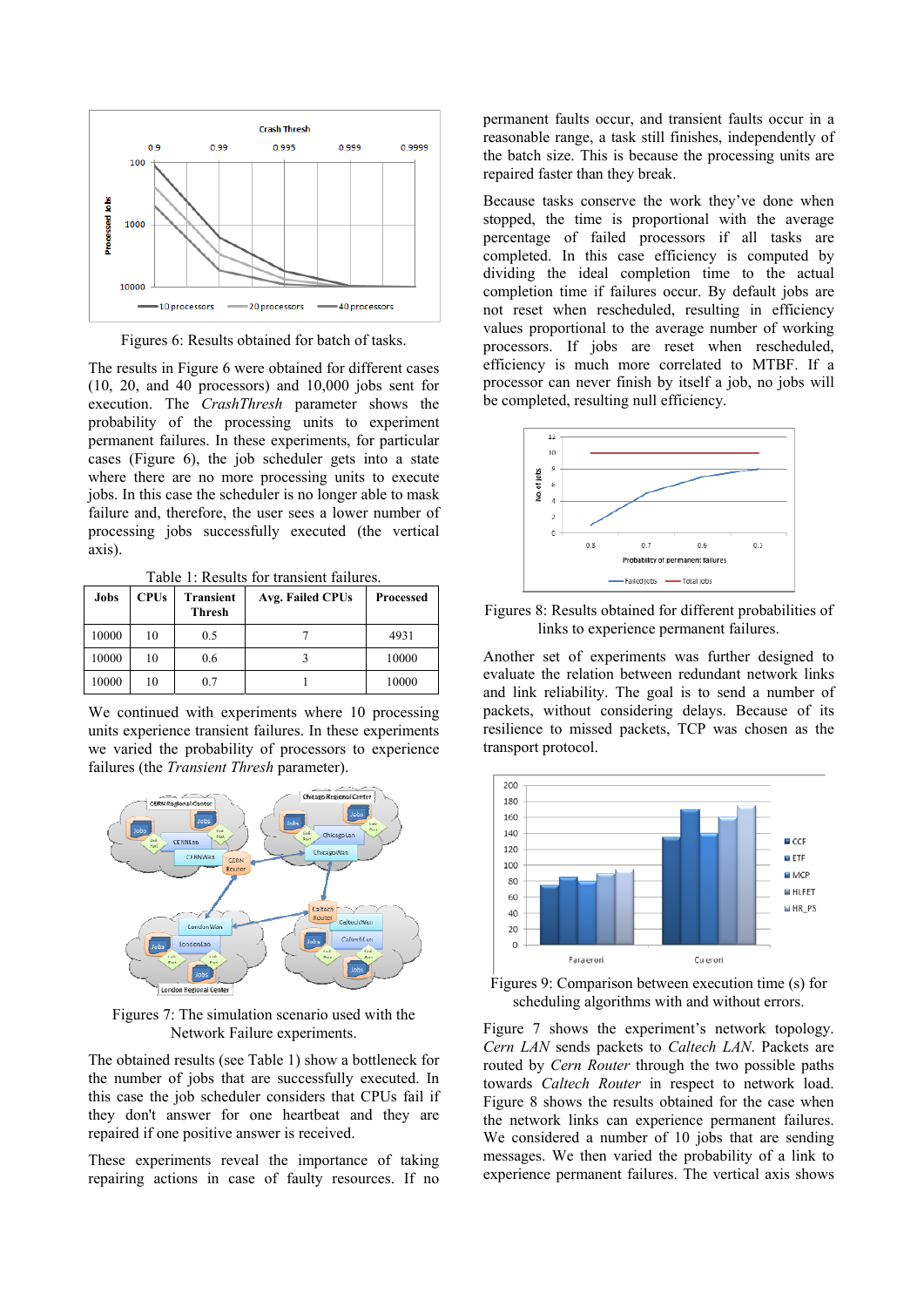the number of jobs that were able to complete their tasks of transferring the data.

We also evaluated various fault-tolerant scheduling algorithms for DAGs. The experiments considered the case of several complex DAG dependent tasks that were submitted for execution, and the cases when faults occur or not. The results are presented in Figure 9. Differences between the submitted jobs and the finalized ones represent the number of jobs that were successfully rescheduled (when faults occurred).



Figures 10: Experiment evaluating the security simulation model.

An experiment designed to evaluate the security model considering the case of two regional centers is presented in Figure 10. The experiment involves sharing several processing units and a database server within a virtual organization. The purpose is to demonstrate the functionality of an access policy within the secured database server. The experiment uses two types of jobs: one requests the creation of a database and writes data in it; and the other one connects to the server and requests the data matching a specific pattern.



Figures 11: Results obtained for the security experiment.

We associated a security policy resembling the UNIX file access policies to the database server belonging to the VO. We considered that members of the VO have read and write rights over the database server. A *get* operation is ignored and the operation is considered an implicit attack on the database server. The experiment consisted in the insertion of many jobs of the types previously presented. The results (Figure 11) demonstrate that during an attack the throughput increases, in contrast with the initial conditions of the

experiments. Also, the number of received connections increases during an attack. The results demonstrate the validity of the proposed security model, as they are well mapped with the analytical results expected from the experiment. We also conducted a number of other experiments, trying to evaluate the components proposed within the security model, ranging from securing communication to imposing access control at virtual organization level.



Figures 12: The percent of attacks recognized on the database side from the total number of requests.

By extending the security model, we were able to concurrently simulate both ordinary jobs, as well as ones that tried different operations on the database without having sufficient rights. We logged and compared how many attacks were randomly generated (reads without the read right, etc.) versus how many attacks did the database server successfully recognized (Figure 12).

In all these cases not only the security solutions designed and included in the proposed security model correctly handled possible attacks, but also the performance of the distributed simulated environment (throughput in the network or processing capability of the simulated processing units) was not affected beyond rendering the environment to be used anymore.

#### **7. CONCLUSIONS**

As society increasingly becomes dependent of distributed systems (Grid, P2P, network-based), it is becoming more and more imperative to engineer solutions to achieve reasonable levels of dependability for such systems. Simulation plays an important part in building and evaluating dependable distributed systems. In this paper we presented a simulation model designed to evaluate the dependability in distributed systems. The model extends the MONARC simulation model with new capabilities for capturing reliability, safety, availability, security, and maintainability requirements. The model extends the multithreaded, process oriented simulator MONARC. It includes the necessary components to inject various failure events, and provides the mechanisms to evaluate different strategies for replication, redundancy procedures, as well as security enforcement mechanisms. The results obtained in presented simulation experiments probe that the use of discrete-event simulators, such as MONARC, in the